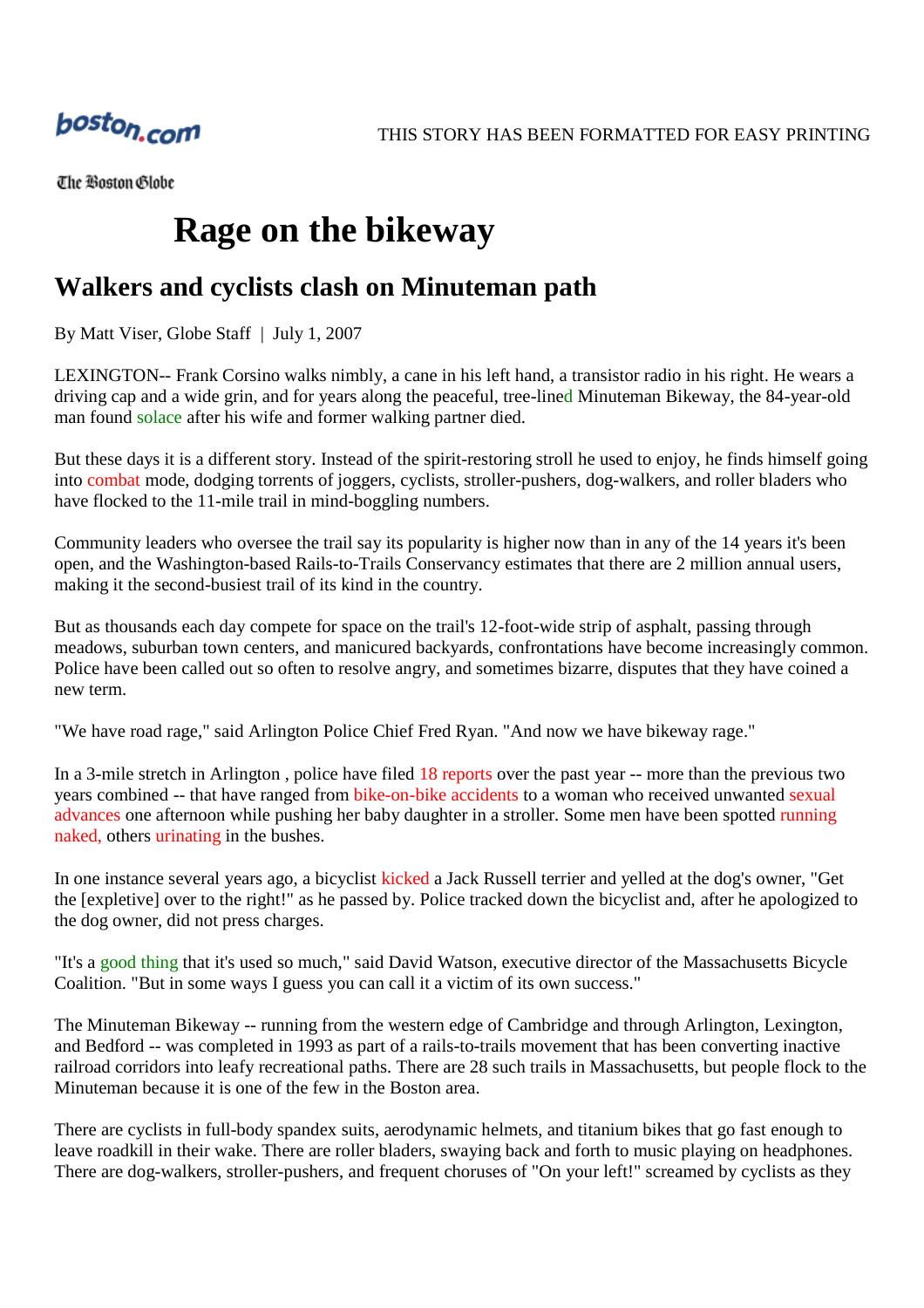whiz by pedestrians.

There's a woman who walks a pet llama on a leash. A man used to ride his bike with a live parrot on his shoulder. Snapping turtles have been known to slow traffic to a standstill.

On weekdays, some subway commuters take the trail to Alewife Station in Cambridge. Pedestrians can be seen reading books as they walk, and a few cyclists chat on cellphones, one hand on the phone and another gripping the handlebars. On weekends, recreational users and families pour in from the suburbs, packing the parking lots near the path.

"My favorite part," said 6-year-old Jessica Poulin last week, "is stopping for ice cream."

Others were less sunny.

"The roller bladers are too wide," said Rachel Shanley, a biker, referring to the weaving stride of inline skaters. "They take up the whole path."

Similarly, inline skaters complain: "The bikers have this supremacy about them," said Peter Roy as he slid on a pair of roller blades. "They're pushing 30-35 miles per hour. They hit us, we're toast."

Other popular rail trails, such as the Washington and Old Dominion Trail in Virginia, have posted speed limits of 15 miles per hour and several dozen volunteers along the trail hand out warnings to speedsters. Newer trails are often wider than the Minuteman, and have separate lanes for walkers and joggers.

Construction to revamp the 22-mile Cape Cod Rail Trail was completed last month , adding amenities and traffic-easing measures including a bicycle round about, seating area, and information kiosks where several trails converge. That trail is now cited as a model trail in Massachusetts, though it has fewer users.

The Minuteman trail, which sits on a former MBTA railbed and roughly follows part of the route where Paul Revere rode in 1775 to alert the countryside of the imminent British invasion, is maintained by volunteer committees in each of the four communities the trail passes through. Police departments respond to reports along the path by sending armed officers out on mountain bikes.

The committees say they don't have the money to widen the path, create new traffic lanes, or monitor the speed and behavior of the people who use it. Plans are afoot to repave the Lexington section of the path, and officials are considering posting more signs to encourage users to slow down and be more courteous of others. About two years ago, blue and white signs went up saying, "Keep Right, Share the Path," though some of those were stolen, and others tagged with graffiti.

The committees also have stuck to a philosophy of ensuring the Minuteman is accessible to all; they'd rather it be crowded than exclusionary, officials say. They have only one hard-and-fast rule, that there can be no motorized vehicles, unless it's a wheelchair.

"Basically, stay to the right and be happy," said Jack Johnson, chairman of the Arlington Bicycle Advisory Committee. "If you don't like it, go find another path. It wasn't designed for one person or one type of person. It was designed as a multi use system."

Though there are no plans for widening or other improvements to the trail, local officials are hoping to make the Minuteman longer. Lexington residents recently approved funding for a \$125,000 master plan to create a 2-mile connector between the Minuteman Bikeway and the Battle Road Trail. Local officials also hope to one day connect the Minuteman to other paths, such as the Central Mass. Rail Trail and the trails along the Charles and